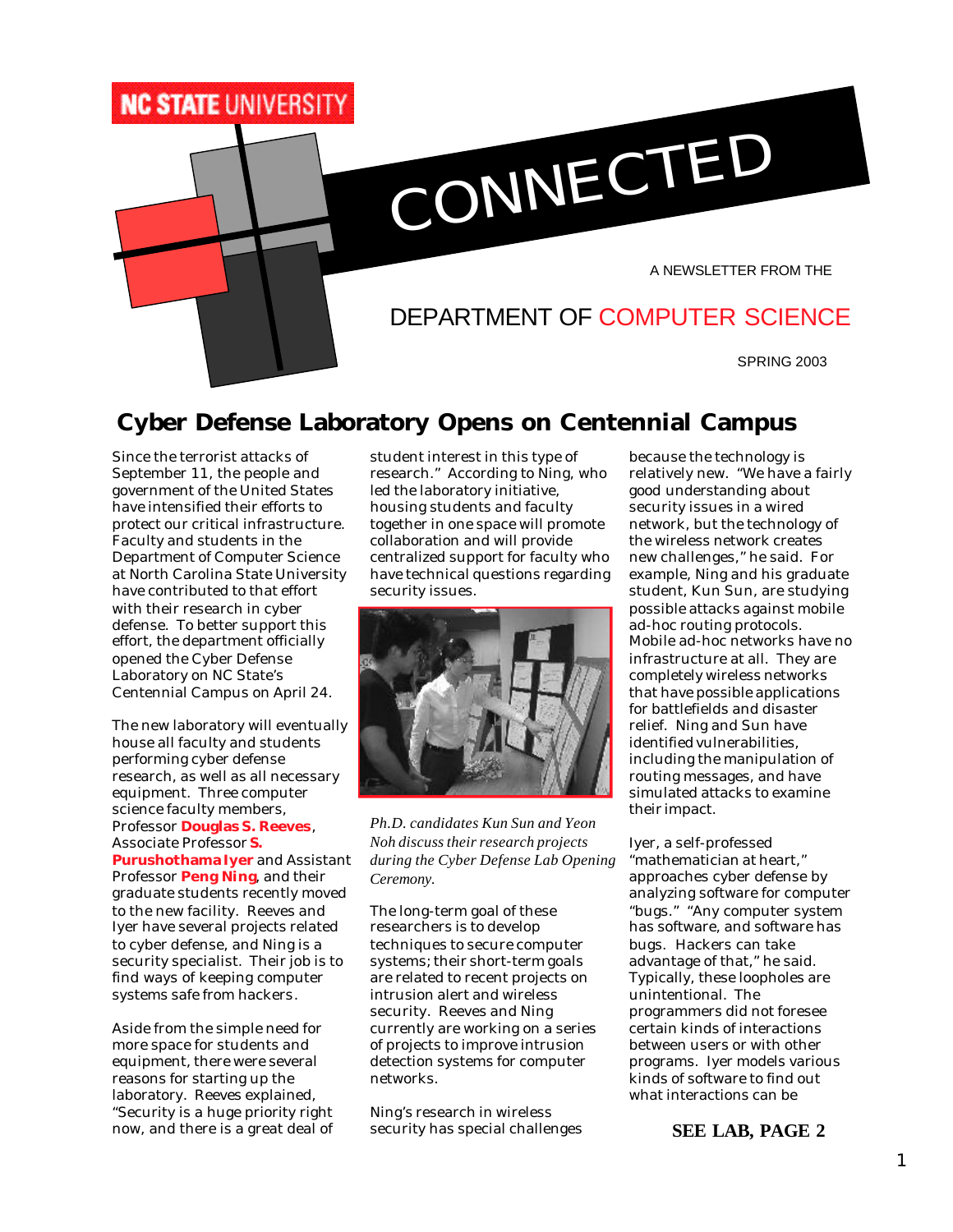## **THE DEPARTMENTAL CONNECTION**

## **Developing the Technology Paratroopers of the Future**

**A Message from Department Head, Dr. Alan L. Tharp**



An executive member of our Strategic Advisory Board commented recently, "Your graduates are like paratroopers. No matter what situation we drop them into, they perform well." What a tremendous compliment to our department!

This "paratroopers" concept really does speak to the essence of our efforts to develop well-rounded talent. We strive to ensure that our graduates are properly equipped with the skills they need to be successful in today's business climate, not just from a technical perspective, but also

from a collaborative and leadership perspective.

This is all well and good, but we must recognize that the same skill set that made yesterday's paratroopers successful will not necessarily meet the challenges of the future business environment. More and more companies are turning to overseas resources for their core software coding and programming needs. While this is not good news for our economy, it does create new opportunities for our graduates as we expect a surge in the demand for highly skilled technical program and project managers.

The paratroopers of the future will be highly skilled in the areas of emerging technologies like Pervasive Computing, Knowledge Management, and Security. They will have exposure to cross and multidisciplinary learning opportunities like our e-commerce initiatives with the College of Management. And they will have opportunities to develop strong teaming, communication, and leadership skills. As an example,

with the help of many of our accomplished alumni and business partners, we are initiating a Leadership in Technology course this Fall. We are also exploring ways that we can leverage the success of the Senior Design Center project learning experiences earlier in the curriculum to develop stronger collaboration skills and an appreciation for the end-to-end software development process.

We are very proud to hear that our graduates are thought of in such high regard, and we pledge our commitment to ensuring that our *technology paratroopers* are well prepared to meet the challenges of the future.

As always, this issue of *Connected* is filled with news and information that we trust will make our alumni proud. Your support is greatly appreciated.

Sincerely,

Dr. Alan L. Tharp

| <b>INSIDE THIS ISSUE</b> |            |
|--------------------------|------------|
| <b>Student News</b>      | 3, 4, 5    |
| <b>Faculty News</b>      | 6, 7, 8, 9 |
| <b>Research News</b>     | 10         |
| <b>Industry News</b>     | 11         |
| ePartners News           | 12, 13     |
| <b>Alumni News</b>       | 14, 15     |

#### **LAB, continued from Page 1**

anticipated, so he can seal off any possible openings for hackers.

These researchers recognize the difficulty of protecting computer systems from hackers. As Reeves put it, "Unlike most areas of computer science where it's us versus the machine — this is person versus person. It's a very challenging area of research."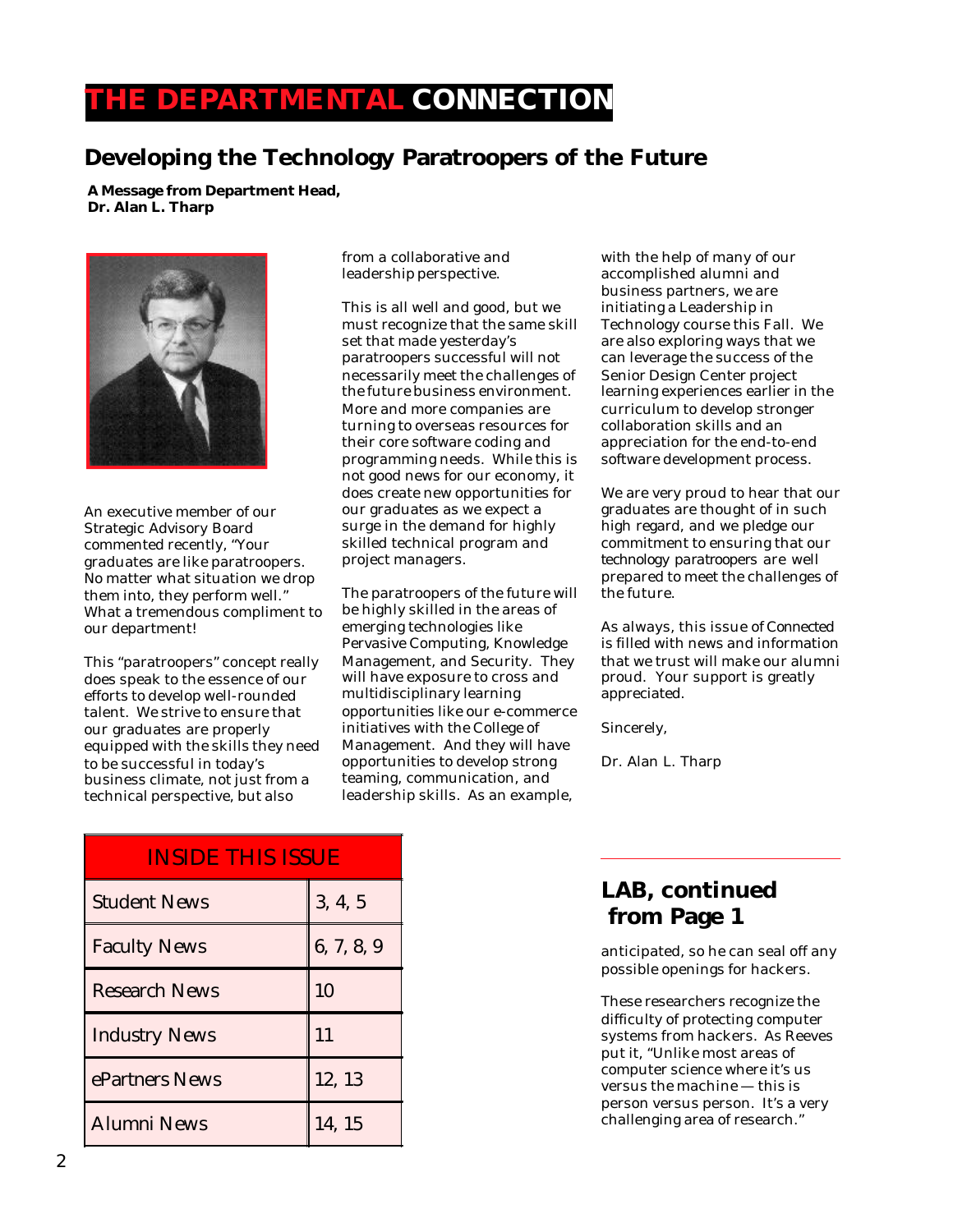## **THE STUDENT CONNECTION**

#### **Grad Student Presents Security Research to Federal Government Agencies**

**Jim Yuill**, a computer science Ph.D. candidate, is pursuing research focused on computer security investigation and has determined how to apply principles of military battlefield intelligence to the problem of investigating network attacks. In January, Jim had the opportunity to visit the Pentagon and present his research to Dr. Litton Wells, the Deputy Assistant Secretary for Military Intelligence. During his visit to Washington, D.C., Jim also had the honor of sharing his

research with the Department of Defense's Computer Forensics Lab.

Jim is also actively researching the use of deception in computer security in conjunction with Dr. Bowyer Bell, a political science professor at Columbia University.

Jim would like to thank Marine Corps Colonel G. I. Wilson and his advisor, Dr. Annie Anton, for the support of his research.

#### **NC State Students' Business Reaches Sales & Service Agreement**

**Liquid Communication Systems**, LLC, a company founded and run by NC State students, recently announced that they have reached a sales and services agreement with GlobalChat covering Liquid Communication Systems' Effusia Business Messenger software.

**Hayes Davis**, **George Peterson**, and **Jared Hodak**, all computer science majors, created their instant messaging idea along with **Forrest Samuels**, an electrical and computer engineering major. They developed their product during their sophomore year when they shared a dorm suite in Sullivan Hall on NC State's historic campus. **Jen Deering**, a graduate student in communication, serves as the company's marketing director.

Their company, based in Raleigh, launched its first product, the Effusia Business Messenger, in 2002 and released version 1.2 in January 2003. Effusia is a secure internal messaging system enabling small to medium enterprises to manage presenceenhanced communication.

GlobalChat will begin offering

Effusia as part of its online collaboration solutions to small and mid-sized businesses. GlobalChat, a privately held company based near Research Triangle Park, NC, provides online collaboration solutions to clients including Nike, Globo.com, WB Network, Accenture, H&R Block, MCI Worldcom, Northrop Grumman, Rodale, E.W. Scripps, and NASA.

"In today's security conscious, competitive world, business executives and network administrators are right to prohibit their employees from discussing business on unsecured, public IM systems. But instant messages increasingly serve a critical role for internal communication," said Hayes Davis, president and CEO of Liquid Communication Systems.

Effusia Business Messenger 1.2 is available immediately from GlobalChat. Effusia is supported on Windows 9x, NT 4, 2000, and XP, and on most Linux platforms. More information is available at www.liquidcs.com

#### **Fall Semester Dates to Remember**

**Deadline to Sponsor a Senior Design Center Project** Friday, August 15, 2003

**First Day of Classes** Wednesday, August 20, 2003

**Homecoming (NC State vs. Texas Tech)** Saturday, September 20, 2003

**Minority Career Fair** Monday & Tuesday, September 29 & 30, 2003

**ePartners Career Connection** Wednesday, October 1, 2003

**University Open House** Saturday, October 25, 2003

**Senior Design Center's Posters & Pies** Wednesday, December 3, 2003

**Last Day of Classes** Friday, December 5, 2003

**Fall Graduation** Wednesday, December 17, 2003

#### **Did You Know?**

NC State Computer Science will have a new home in 2005, a \$41 million, 100,000 square foot, state-of-the-art teaching and research facility on Centennial Campus.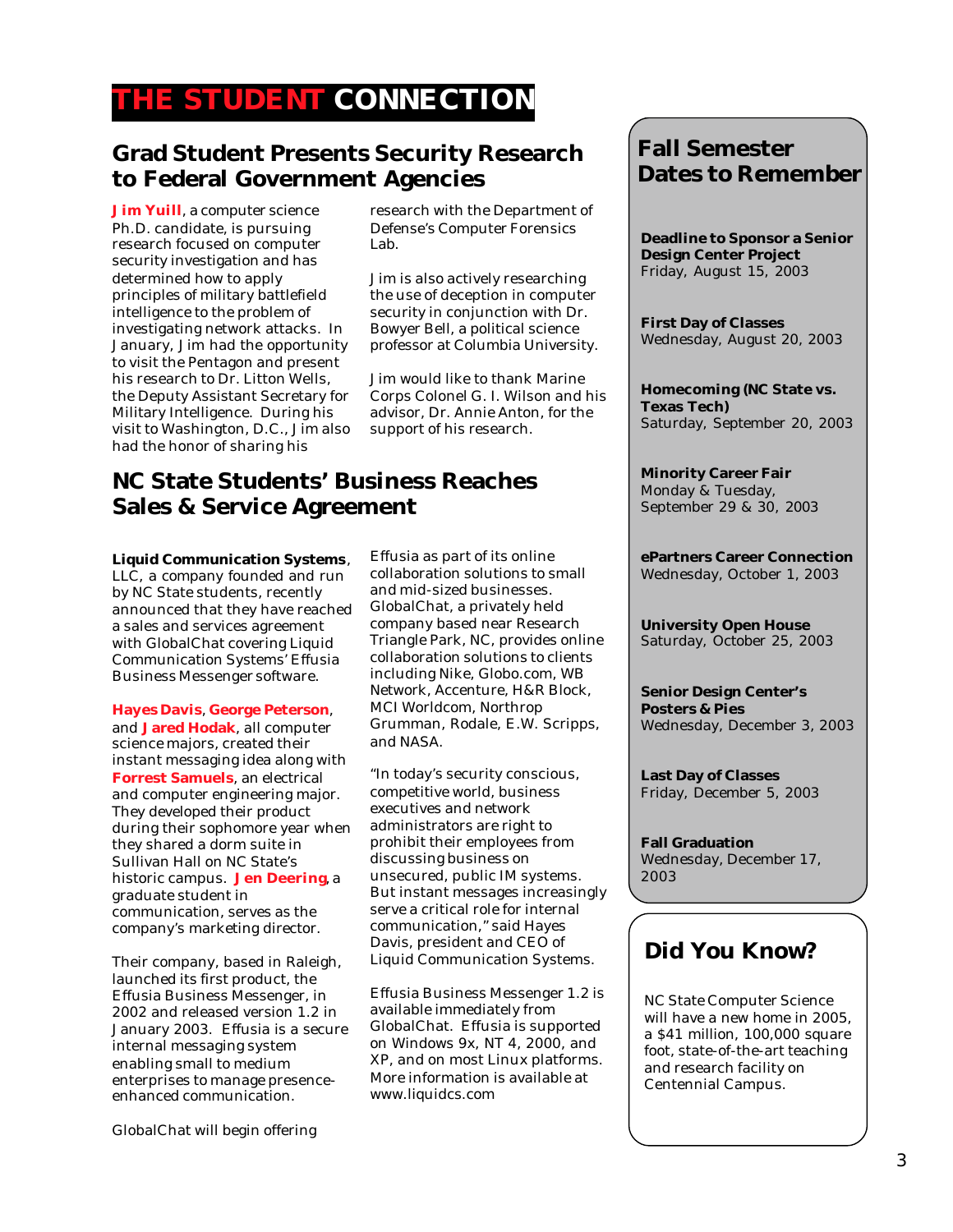# **THE STUDENT CONNECTION**

#### **Department Hosts High School Programming Competition**

The department hosted its first annual Triangle High School Programming Competition (THSPC) on March 1, 2003. THSPC was designed to recognize excellence in programming at the high school level and encourage interest in computer science as a major at the university level. Approximately 25 area high school students competed in programming teams of up to three people to solve a series of programming problems.

In the advanced category of 11th and 12th graders, Leesville High School from Raleigh, NC won both first and second place. Thomas Mason, Kenny Wyman and Andy Chen placed first and Jeremy Roszko and Sasha Sobran earned second place.

Many thanks to **Apple Computer** for providing equipment loans and funding for this competition.

## **Did You Know?**

The most recent incoming freshman class for the NC State Department of Computer Science was our best ever with an average weighted GPA of 4.13 and an average SAT score of 1250.

## **"Women In Computer Science" Program To Support Summer Outreach**

The Women in Computer Science (WICS) program is reflecting upon a successful first year that has seen the rise of new leadership as well as several opportunities for networking and professional development. Most recently, the WICS organization has volunteered to assist with the development of a camp curriculum for the College of Engineering's Summer Outreach Program in Computer Science. These summer workshops are designed for high school students interested in pursuing education and careers in computing.

To date, the WICS program has received approximately \$7,000 in sponsorship funding from Super ePartners: **Cisco**, **EMC**, **Foundry Networks**, **John Deere**, **Intel**, **Sas, Network Appliance**, and **Progress Energy**, and from Corporate Friends: **Apple, Lucent Technologies and Hewlett Packard**. Sponsor funding assists



*Susan Irlbeck, WICS Publicity Chair, designs a flyer for an upcoming event.*

the students in hosting development workshops, providing course materials for the summer programs, and promoting the mission of the WICS organization through outreach. For more information, about this program or to become a sponsor, please contact Jill Koethcke, Director of Public Relations & Program Development for NC State Computer Science at (919) 513- 2985 or koethcke@csc.ncsu.edu

#### **NC State ACM/AITP Chapter Hosts Annual Pig Pickin'**

NC State's chapter of ACM/AITP hosted their annual Pig Pickin' on May 2. Faculty, staff and students enjoyed an opportunity to relax, socialize and share barbeque at Raleigh's Pullen Park. The highlight of the event was a pie-in-the-face activity where students had the opportunity to throw pies at three of their favorite undergraduate lecturers, including Martin Dulburg, Carol Miller and Dana Lasher.

Many thanks to **Cisco Systems** and **Hewlett Packard** for sponsoring this popular event for our department.



*Dana Lasher, Director of Student Services, recovers from a pie in the face during the Pig Pickin'.*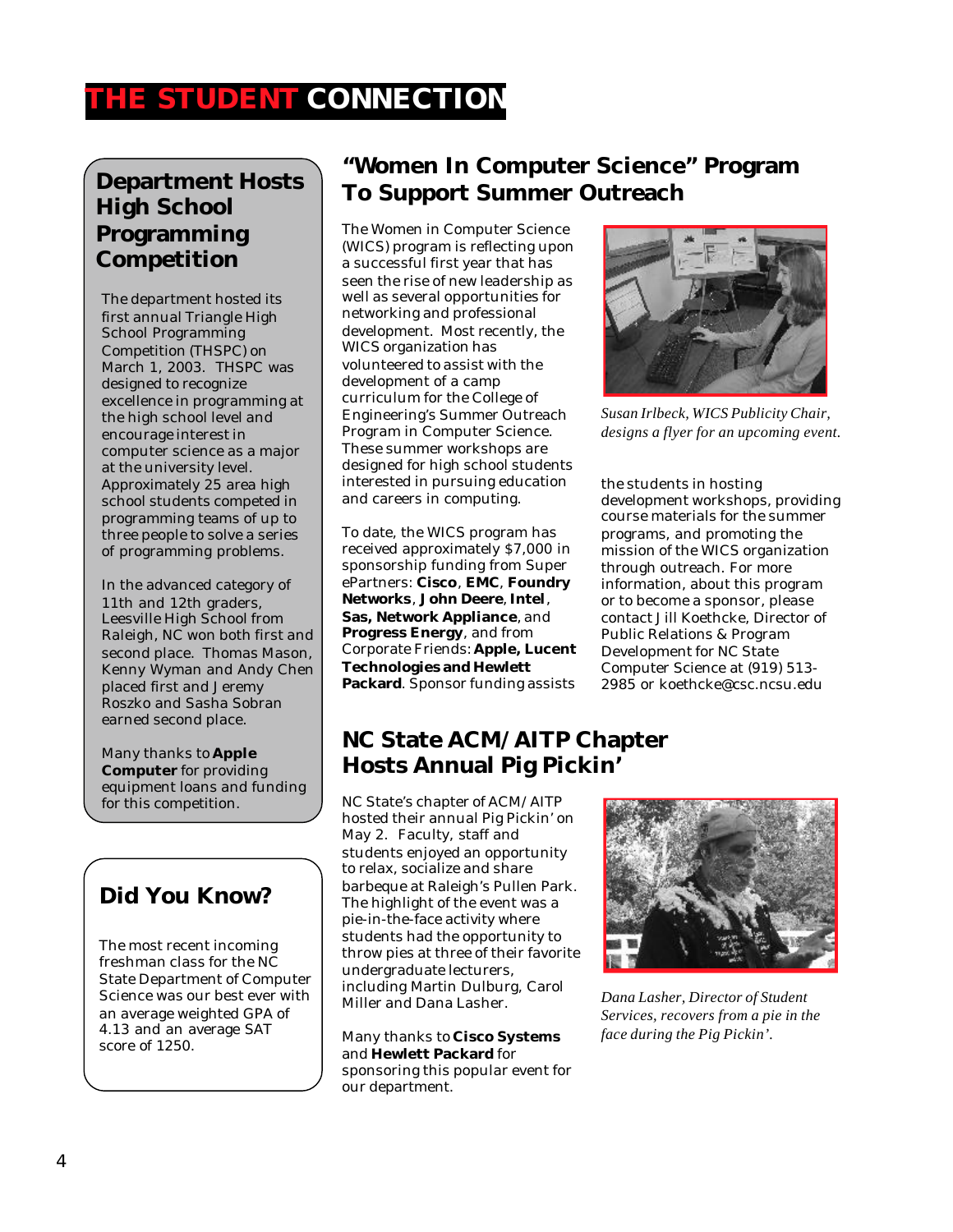## **THE STUDENT CONNECTION**

#### **Computer Science Undergrad Receives Cisco Scholarship**



## **Students Attend Apple Conference**

Four students at NC State University won scholarships to attend Apple's World Wide Developer's Conference: **Joel Williams**, a junior in computer science; **Zane Purvis**, a graduate student in computer engineering; **Doug Steigerwald**, a junior in computer engineering; and **Hua Ying Ling**, a computer engineering graduate and current student in the Post-Baccalaureate Studies Program. The conference will be held in San Francisco in June. Each award was valued at \$1,300.

Congratulations to CSC undergraduate, **Neha Jain**, for being selected as one of four nationwide recipients of a Systems Information Assurance Scholarship. These highly competitive awards are valued at \$2,500 and provided to students who are making a significant contribution in the field of Information Security. The awards are provided by **Cisco's Critical Infrastructure Assurance Group**.

#### **Ph.D. Students Rank #10 in Forensics Challenge**

**Jim Yuill** recently teamed with fellow computer science Ph.D. candidate, **Joe Sremack**, to earn a #10 ranking in the Forensics Challenge, sponsored by the Digital Forensic Research Workshop at honeynet.org. This competition received over 90 submissions.

#### **CSC Student Receives Honorable Mention from CRA**

Congratulations to **Phillipe Loher** who received honorable mention from the Computing Research Association (CRA) during their Outstanding Undergraduate Awards competition for 2003. Phillipe created a system that can run from start to finish to create high quality lipsynchronization. He developed three-dimentional facial animation that was able to mimic audio recordings. This technology can assist with voice-recognition and speaker identification and can be used in helping the hearing impaired or for use in the production of movies or animation.

Phillipe graduated in December 2002 and has moved to Massachusetts where he works as a software developer for IBM. He hopes to pursue his master's degree in the near future.

## **Posters & Pies Event Largest Ever**

The Department of Computer Science Senior Design Center held its bi-annual Posters & Pies event on May 1 in Withers Hall. This event, which showcased 19 student team projects, attracted over 275 attendees. At the conclusion of the presentations, visitors enjoyed pizza and dessert pies as they viewed more in-depth demonstrations from the students. The next Posters & Pies event is scheduled for Wednesday, December 3, 2003. For more information about sponsoring a Senior Design Center project, please contact **Dr. Robert Fornaro**, Director of the Senior Design Center, at (919) 515-7848 or **Ken Tate**, Director of the ePartners Program, at (919) 513- 4292.

#### **Did You Know?**

The NC State Department of Computer Science was founded in 1967 in the College of Physical and Mathematical Sciences (PAMS). In 1988, the Department was realigned under the College of Engineering.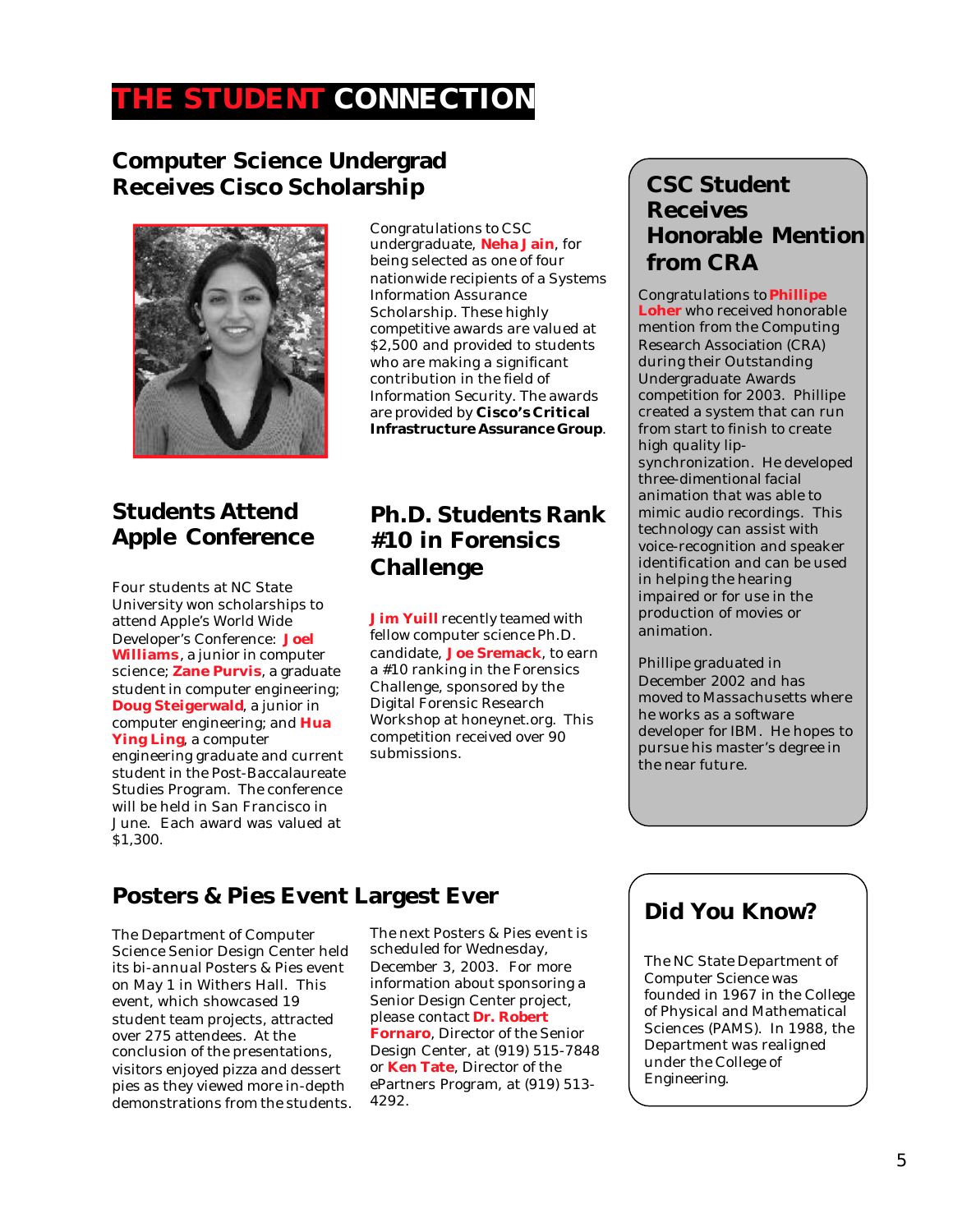## **THE FACULTY CONNECTION**

#### **Our Award-Winning Faculty & Staff**



*Carol Holloman receives the College of Engineering Award for Excellence from Dean Nino Masnari.*

#### **Carol Holloman**, our

Departmental Bookkeeper, was recently chosen as one of two recipients of the 2003 Award for Excellence through the NC State College of Engineering. Carol and our own **Gary Stelling**, Manager of Technical Support, were among the eight individuals nominated for this prestigious award. College of Engineering winners will be nominated for the university-level Award for Excellence.

**Gary Stelling**, Manager of Technical Support, **Carol Holloman**, Departmental Bookkeeper, and **Dr. Annie Antón**, Assistant Professor of Computer Science, have all received the College of Engineering's Pride of the Wolfpack Award. Sponsored by university retirement program TIAA-CREF, the award is given to NC State employees to recognize their contributions of leadership, university community service and exceptional service to the college or unit.

**Christopher Healey**, Assistant Professor of Computer Science, was recently named to the North Carolina State University Academy of Outstanding Teachers.

**George Rouskas**, Professor of Computer Science, received the Alumni Association Outstanding Research Award for 2002-2003. This is one of the highest honors that a faculty member can receive at NC State.

**Injong Rhee,** Associate Professor of Computer Science, was awarded US Patent # 6,421,387 B1 for Methods and Systems for Forward Error Correction Based Loss Recovery for Interactive Video Transmission. He was recognized at the NC State Inventors Lunch on April 30th for his accomplishment.

#### **Computer Science Welcomes New Professor**



*Dr. Freeh and his youngest daughter, Bridget.*

**Dr. Vincent W. Freeh** recently joined our department as an Assistant Professor in the area of operating systems. Freeh is the recipient of an NSF Career Award and an IBM Faculty Development Award.

His general research interests include operating systems, compilers, and programming languages. He is especially interested in how these topics relate to distributed and parallel computing. Freeh co-developed parasitic computing and has most recently become involved in power-aware computing. His office

#### **Mueller Receives Prestigious NSF CAREER Award**



**Dr. Frank Mueller**, Assistant Professor of Computer Science, recently received an NSF CAREER Award. This prestigious award is one of the highest honors given by NSF to university faculty in science and engineering. Each grant is for \$400,000 and runs for five years. Mueller will use the award to support his research project entitled, "Exploiting Binary Rewriting to Analyze and Alleviate Memory Bottlenecks for Scientific Applications." With the addition of Dr. Mueller, the department now has an unprecedented 10 award recipients on faculty.

is located on NC State's Centennial Campus.

Freeh earned his undergraduate degree in engineering mathematics, his M.S. in computer science and his doctorate in computer science, all from the University of Arizona. Freeh was an assistant professor of computer science and engineering at the University of Notre Dame for seven years prior to joining NC State Computer Science. He lives in Holly Springs, NC with his wife, Jennifer, and their three children: Danielle, Nicholas, and Bridget.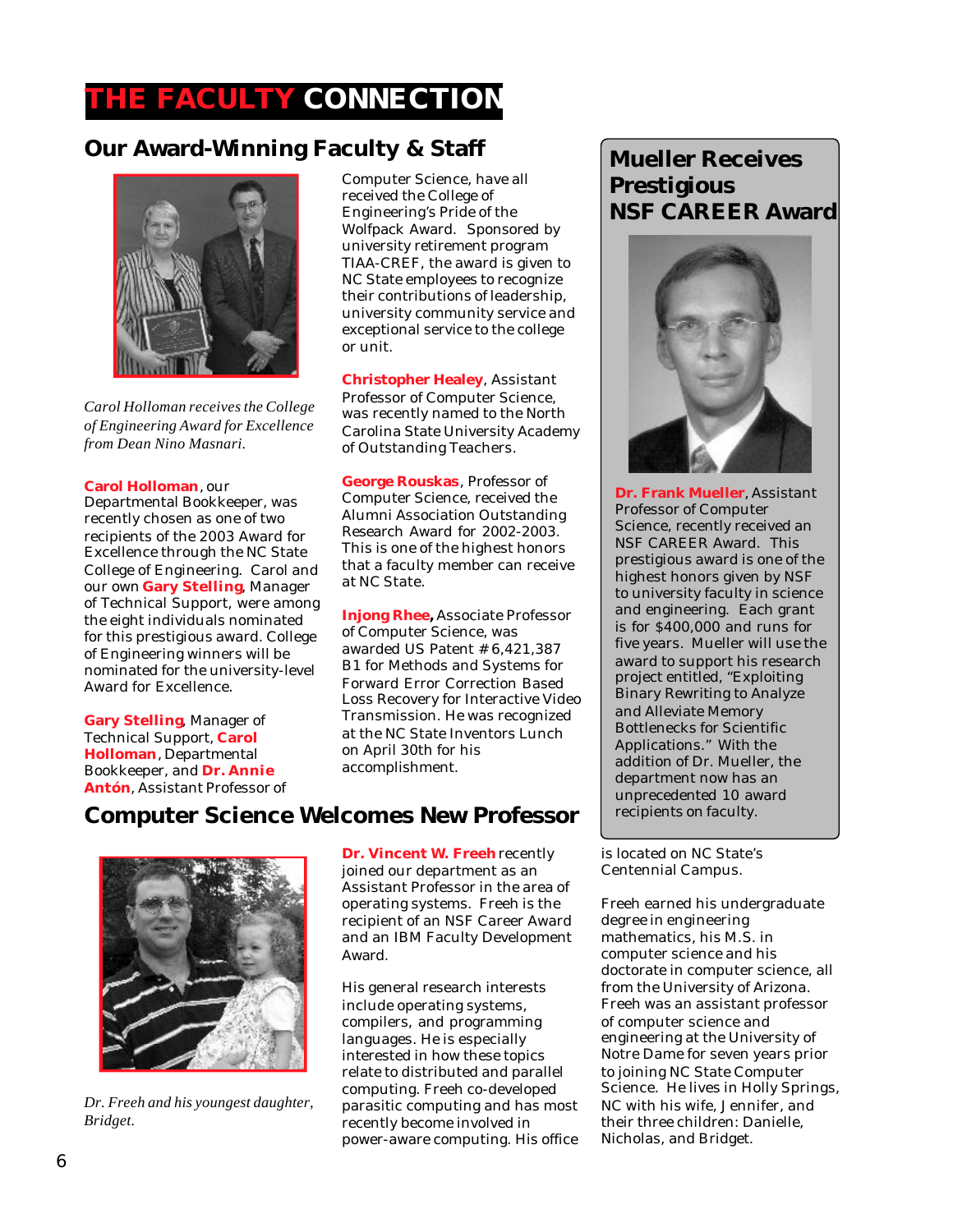# **THE FACULTY CONNECTION**

#### **Chou Retires After 27 Years With NC State Computer Science**



After providing 27 years of excellent service to NC State, **Dr. Wushow (Bill) Chou**, will retire in May 2003. When Dr. Chou joined our department in 1976, he was the youngest full professor and program director in our department.

His well-published research includes a focus on software development, computer networking, web-based learning, network optimization, and computer communications, particularly in the evaluation of protocol procedures, analyzing response time and throughput in computer communications systems.

In addition to his teaching and research, Dr. Chou has made several significant contributions to NC State. He founded the Computer Studies Program, an interdisciplinary graduate program concentrating on computing. He also developed graduate programs for both computer science and computer engineering, initiated computer networking research and curriculum, and facilitated collaboration between computer science and computer engineering faculty. Dr. Robert Funderlic, professor of Computer Science and former Department Head,

said "Wushow Chou has been a true leader in our department and we owe him considerably for the development and growth of computer science and computer engineering at NC State."

As the first Chief Information Officer for the U.S. Department of the Treasury from 1994 to 1997, Dr. Chou oversaw all information systems, managed a \$1.5 billion annual budget, and supervised 130 government staff and 400 contracting staff. He has additionally held executive consulting positions for over 30 organizations and has served as Chairperson for several Federal Government committees on information technology. During his tenure at NC State, Dr. Chou has chaired numerous conferences and seminars. He has also served as Editor-In-Chief for *IT Professional Magazine* and the *Journal of Telecommunications Networks*. He was selected as an IEEE Fellow in 1986, and has been listed in *Who's Who in America* and *Who's Who in the World*.

Dr. Chou earned his Ph.D. in electrical engineering and computer science from the University of California at Berkeley in 1968. He earned his M.S. from the University of New Mexico in 1965 and his B.S. from National Cheng Kung University in Taiwan in 1961. He lives with his wife, Lena, and has two sons, Wesley and Warren, both of whom work in the computer industry. His hobbies include traveling, photography and ballroom dancing.

The department would like to thank Dr. Chou for the numerous contributions he has made to NC State and we wish him the best for his upcoming retirement.

## **Dr. KC Tai Memorial Fund**



Through the generous contributions of relatives, friends, colleagues, and former students, the "**Dr. KC Tai** Memorial Fund" has now grown to approximately \$11,000. A minimum of \$15,000 is required to establish a permanent "named" scholarship endowment.

If you would like to contribute to this effort, please make your check payable to the "NC State Engineering Foundation Inc." and send it to Ken Tate, NC State Department of Computer Science, Campus Box 8206, Raleigh, NC 27695

#### **Did You Know?**

The National Science Foundation has honored ten current NC State Computer Science faculty with the prestigious CAREER Award.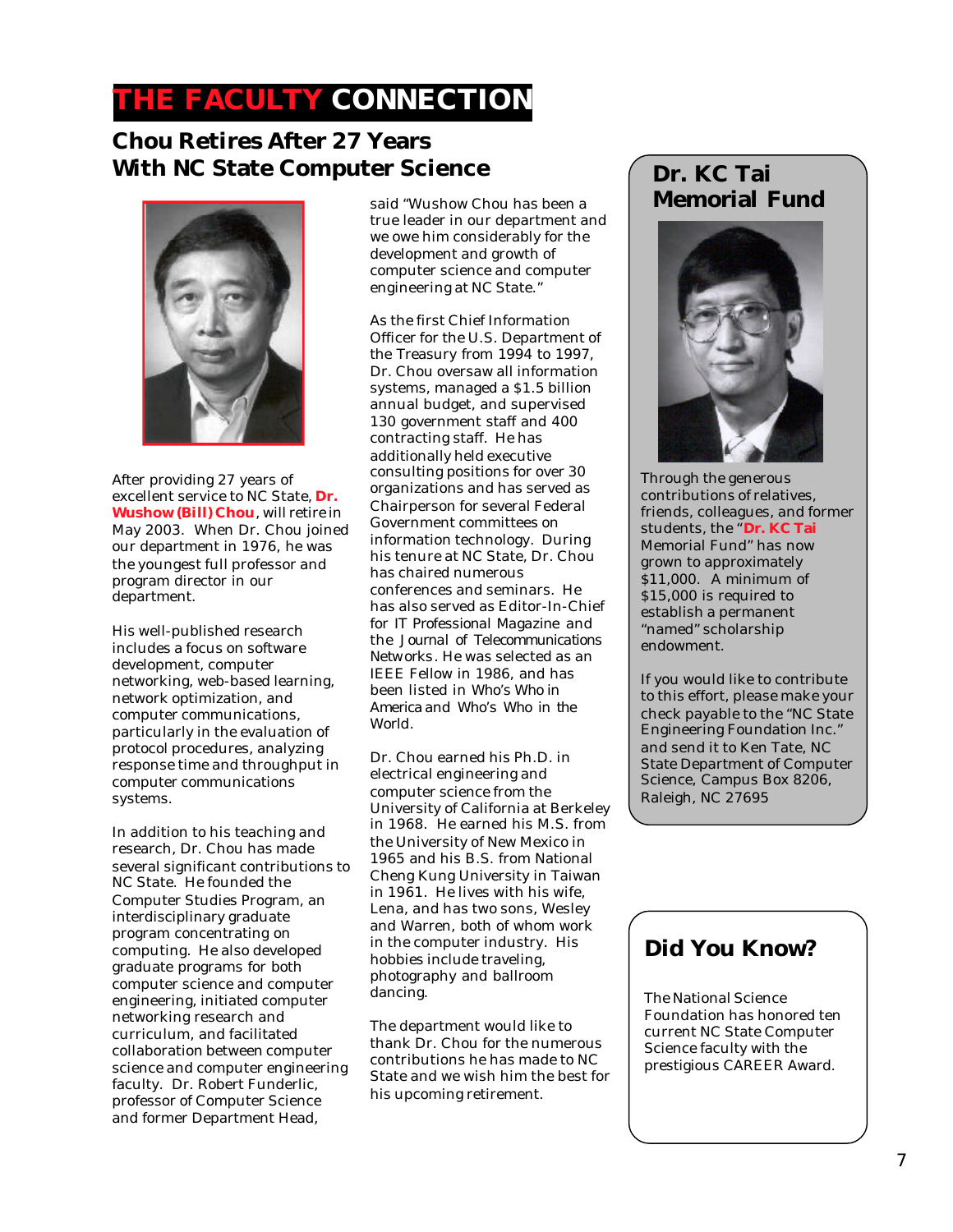## **THE FACULTY CONNECTION Computer Gaming More Than Child's Play**

From heroic epics of old to this winter's blockbuster movies, everyone loves a story. How we experience and enjoy stories, or narratives, has a lot to do with our own cognitive processes and how we understand the physical and social rules at work in the world around us. According to **Dr. R. Michael Young**, Assistant Professor of Computer Science at NC State University, computers can contribute to the process of helping people understand narratives and social context.

Young directs the Liquid Narrative research group, a collection of collaborating professors, graduate students and undergraduates working to apply artificial intelligence (AI) computer programs to the construction of interactive narratives. "My research has to do with putting AI behind the scenes of a computer game or a virtual world, so that the interaction inside that world is different, more engaging, more compelling than it would be without the behind-the-scenes tools," he said. This increased level of engagement, in turn, yields a higher level of comprehension of the narrative by people playing a computer game or experiencing a virtual world in an educational setting. By creating types of interactions that are more readily understandable, Young and his research team hope to use AI to study cognitive models of comprehension traditionally examined in disciplines such as linguistics, narrative theory and psychology.

For example, online subscription games services such as Everquest or Asheron's Call, known as Massively Multiplayer Online Games (MMOGs), provide tens of thousands of people with an opportunity to interact with other computer game players around the world. Because players can log in and out of the action, they may miss important events; Young is

developing programs that can spin a story-like summary of the action that occurred while the player was absent based on the program's ability to understand story structure. Typically computers can provide a transcript but not a summary. "Our computer models of storytelling employ abstraction — selecting what elements to leave in or take out to summarize the story," said Young. Just as cinematographers choose appropriate scenes for a movie to convey the plot to the viewer, Young's computer models translate cognitive theory into programs that can automatically select elements of the action to summarize.



*Arnav Jhala, a Computer Science Masters Student, suits up for his research on 3D camera control in virtual worlds with help from undergraduate student, Spencer Reynolds.*

Although the overall goal of Young's research is to create computational theories describing how people and computers interact, the practical applications of the research are many. Teaching students about social dynamics is one of the educational applications. For example, Young has created a virtual world set in the great hall of a thirteenth century castle. Young's computer programs can create a story in this world tailored to a student's interests in and knowledge of

history, and students can observe and understand the social rules that operated in that world as they work through the narrative. The story can be complete or it can contain gaps that the student can fill in by controlling one of the story's characters. According to Young, "Rather than just being a passive observer, players use their cognitive processes to recognize opportunities for their own action. They see how the world around them works, formulate theories about it, then test those theories out by actually stepping into the story, trying actions and seeing if their theories are right or wrong."

Another educational program under development in the Liquid Narrative group is a virtual tour of the Monterey Bay Aquarium, a large, public marine science education center located in California. In this system, the AI program controlling the simulation can tailor the actions of each character in the environment so that the visitor will experience or observe events based on his or her interests. In the virtual tour, the system will make certain that a visitor interested in sea otters, for instance, will view a mother otter feeding her children in one of the large habitats, whereas a visitor to the actual aquarium might not see this event in many visits.

In addition to educational applications, Young's work shows promise for the computer gaming industry, which generates more than \$6 billion in sales per year. Using computer models of narrative comprehension, Young hopes to merge storytelling techniques developed for the film industry with computer gaming. Traditionally, film industry designers have understood how to tell a story but have had little experience incorporating

#### **SEE GAMING, PAGE 9**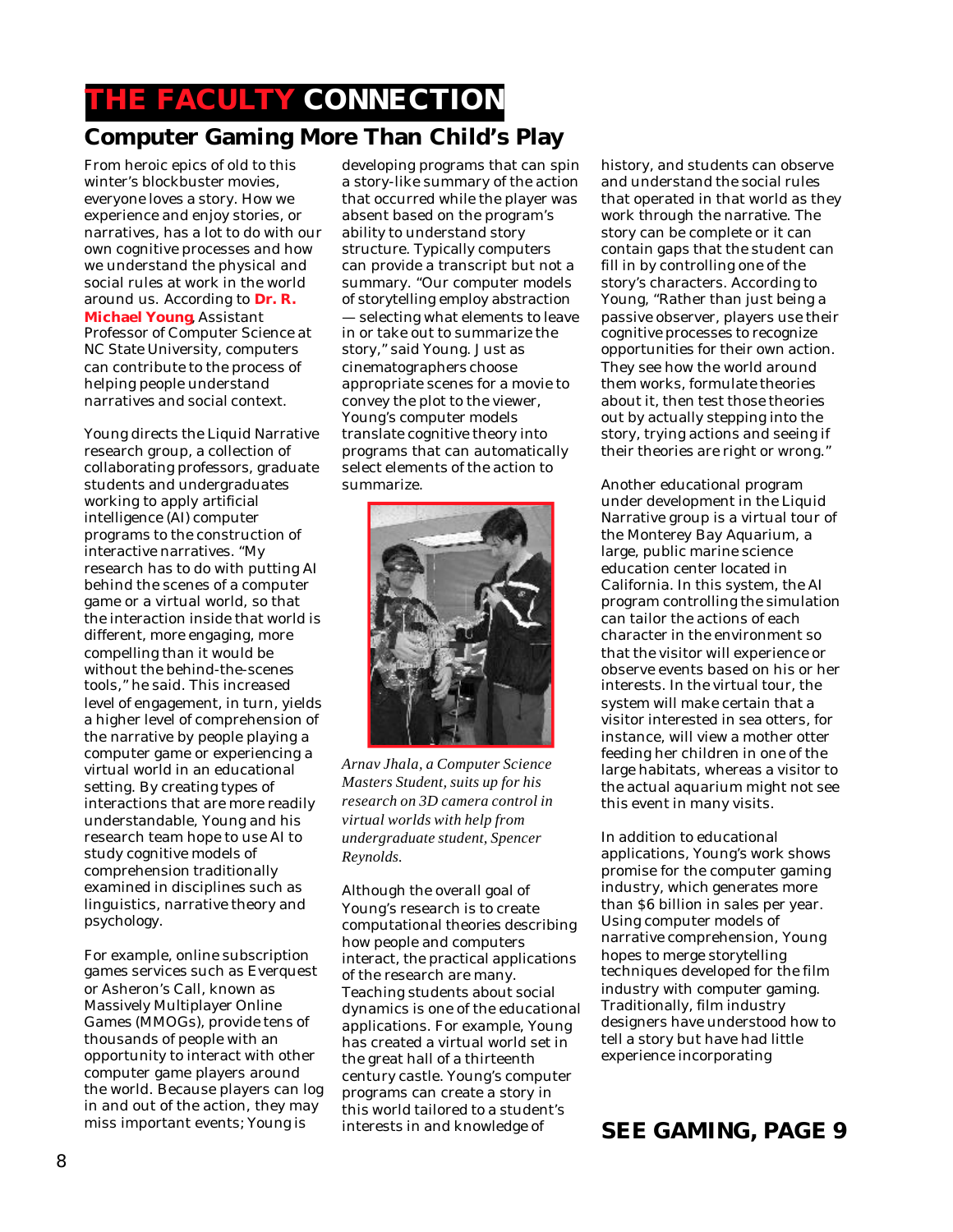## **THE FACULTY CONNECTION**

#### **Bitzer Receives 2003 Outstanding Alumnus Award from the University of Illinois**

**Dr. Don Bitzer**, professor of computer science, was recently chosen as the 2003 College of Engineering Outstanding Alumnus at the University of Illinois at Urbana-Champaign by Tau Beta Pi, a national engineering honor society. This award recognizes Dr. Bitzer's acheivements as a co-inventor of the flat plasma display panel and the other numerous contributions he has made to the engineering profession.

Other recipients of this award include Nobel Prize winner Jack Kilby, Japan Prize recipient Nick Holonyak, Jr., and molecular beam epitaxy developer Alfred Cho.



*Dr. Don Bitzer, Professor of Computer Science*

#### **New Director of Graduate Programs**

Effective May 16, 2003, **Dr. Ed Davis** will be stepping down as Director of Graduate Programs for the department. We would like to commend Dr. Davis for the outstanding job he has done in this role during a period of phenomenal growth and change. During his tenure as Director of Graduate Programs, the Graduate

Program has grown considerably. The number of graduate students has increased from 175 to 339, and a new distance MCS program has been implemented. **Dr. David Thuente**, who is currently serving as Associate Department Head, will assume the role of Director of Graduate Programs at the end of this academic year.

#### **Faculty Promotion & Tenure Announcements**

Tenure and/or promotion decisions have been approved at the university level and forwarded to the Board of Trustees for approval for the following faculty: **Dr. Annie I. Antón** and **Dr. Christopher Healey**, promoted to Associate Professor with Permanent Tenure; **Dr. Purush Iyer** and **Dr. Munindar Singh**, promoted to Full Professor; and **Dr. David Thuente**, granted permanent tenure as Associate Professor.

If approved by the board of trustees, these new appointments will take effect August 16, 2003. Congratulations to all these faculty members for their outstanding achievements!

#### **GAMING, continued from Page 8**



*Dr. R. Michael Young, Assistant Professor of Computer Science*

interactive elements. For computer gaming designers, the reverse is true. "We hope to merge these two approaches to create games more like films but that retain the very interactive flow typical of today's computer games," said Young. "Action-oriented experiences make a game entertaining, but we hope to improve both the action and the story line using AI."

Future computer game players may be able to have their computers create alternative

endings to the stories that they play through, much like the create-your-own-story books for children that currently exist. Seeing how the different endings play out makes the game more entertaining, increases interactivity and improves cognitive development for the player. Increased understanding of social context is a traditional benefit of storytelling that has found application in the computer age through Young's work.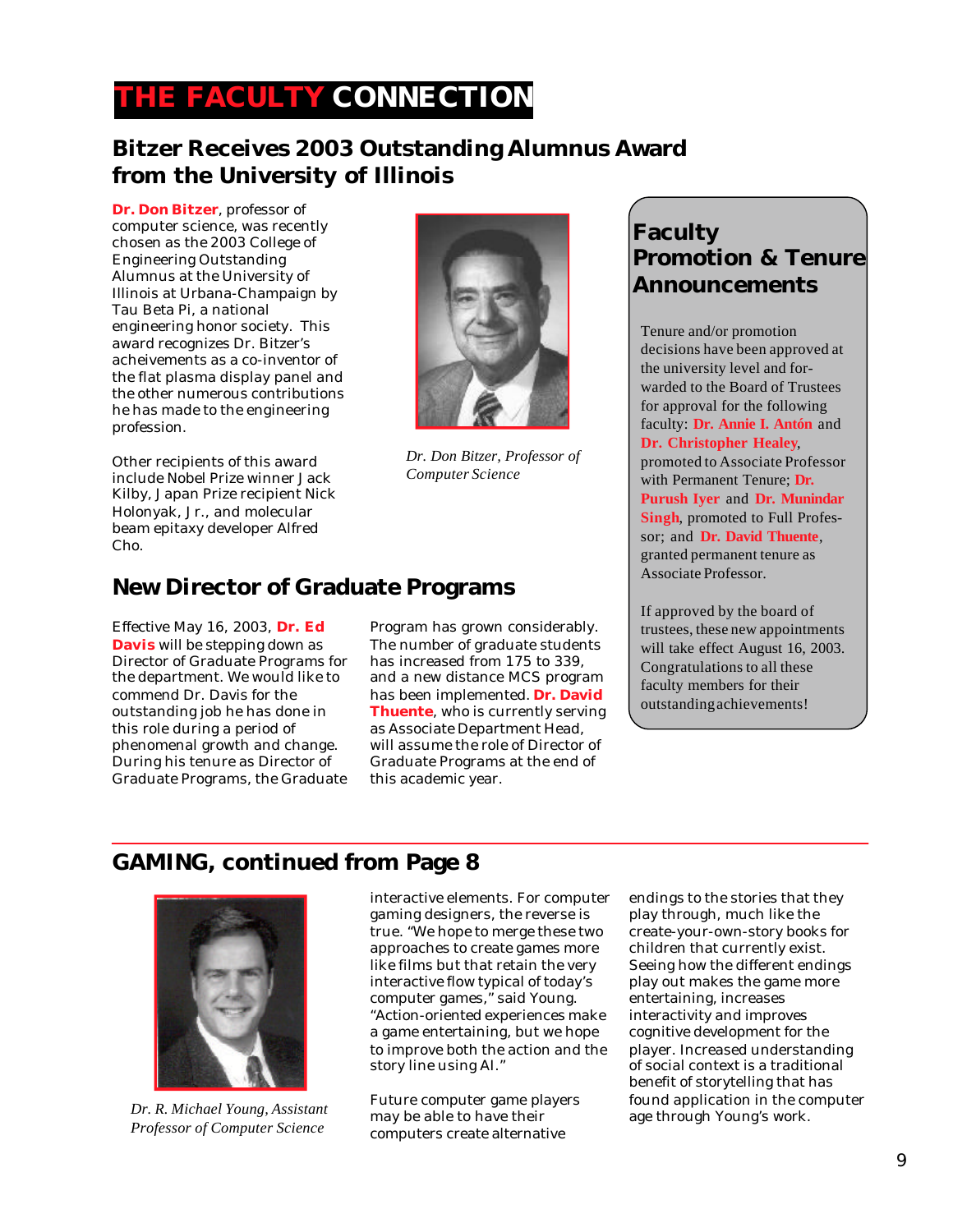# **THE RESEARCH CONNECTION**

#### **Williams, Vouk Receive IBM Eclipse Innovation Award**

**Dr. Laurie A. Williams** , assistant professor of computer science, and **Dr. Mladen A. Vouk**, professor of computer science, associate vice provost for Information Technology, and technical director of the Center for Advanced Computing and Communications (CACC) at NC State, have received an IBM Eclipse Innovation Award for their project "Good Enough Reliability Tool." The project, which is an

extension of the work of computer science graduate student **Lili Wang**, will be continued in her memory. The award is for \$28,000.

Williams and Vouk will use Eclipse, IBM's open source development environment, to create a reliability test for Extreme Programming, a software development process.

#### **Phase 3 of Jumpstart Project Receives \$1.3M in Funding**

Congratulations to **Dr. George Rouskas** and **Dr. Harry Perros** for having their joint proposal with the MCNC funded for \$1.3M from the Intelligence Technology Innovation Center for the third phase of the Jumpstart project. The new award will run from January 2003 to December 2004, and brings the total funding to date to \$3.3M.

The first two phases of the Jumpstart project involved the definition, specification, performance evaluation, implementation (in the ATDNet optical network test bed in Washington, DC), and testing of a Just-In-Time signaling protocol for optical burst switched networks.

The third phase extends the scope of the project to include the specification of a novel architecture for routing and multicast in optical burst switched networks, as well as the development, evaluation, and implementation of new routing algorithms that take into account physical constraints imposed by the optical layer.

## **Antón Named To Microsoft University Relations Board**



Congratulations to **Dr. Annie Antón**, Assistant Professor of Software Engineering, for being named to the Microsoft Research University Relations Faculty Advisory Board. Other schools with representation on the board include the University of California, Berkeley, University of Utah, University of Maryland, Indiana University, Arizona State, Yale, Columbia, and Carnegie Mellon.

## **Rodman's Published Term Enters Oxford English Dictionary**



The Oxford English Dictionary recently honored **Dr. Robert D.**

**Rodman**, professor of computer science at NC State University, by giving him the first citation in the definition of a new entry called "Montague grammar." According to the dictionary entry, Montague grammar is "a linguistic theory which maintains that a grammar is built up from individual syntactic units, each of which has a corresponding semantic unit." The dictionary adds that the term also is "a description of the grammar of a language in terms of this theory." Rodman published the first occurrence of the term in "Papers

in Montague Grammar" in 1972. Rodman joined the College of Engineering in 1978. Author of books on linguistics, voice recognition and computer speech technology, his research interests include computer speaker identification and automatic lip synchronization of spontaneously spoken speech. He earned his bachelor's degree in mathematics in 1961, his masters in mathematics in 1965, his masters in linguistics in 1971 and his doctorate in linguistics in 1973, all from the University of California at Los Angeles.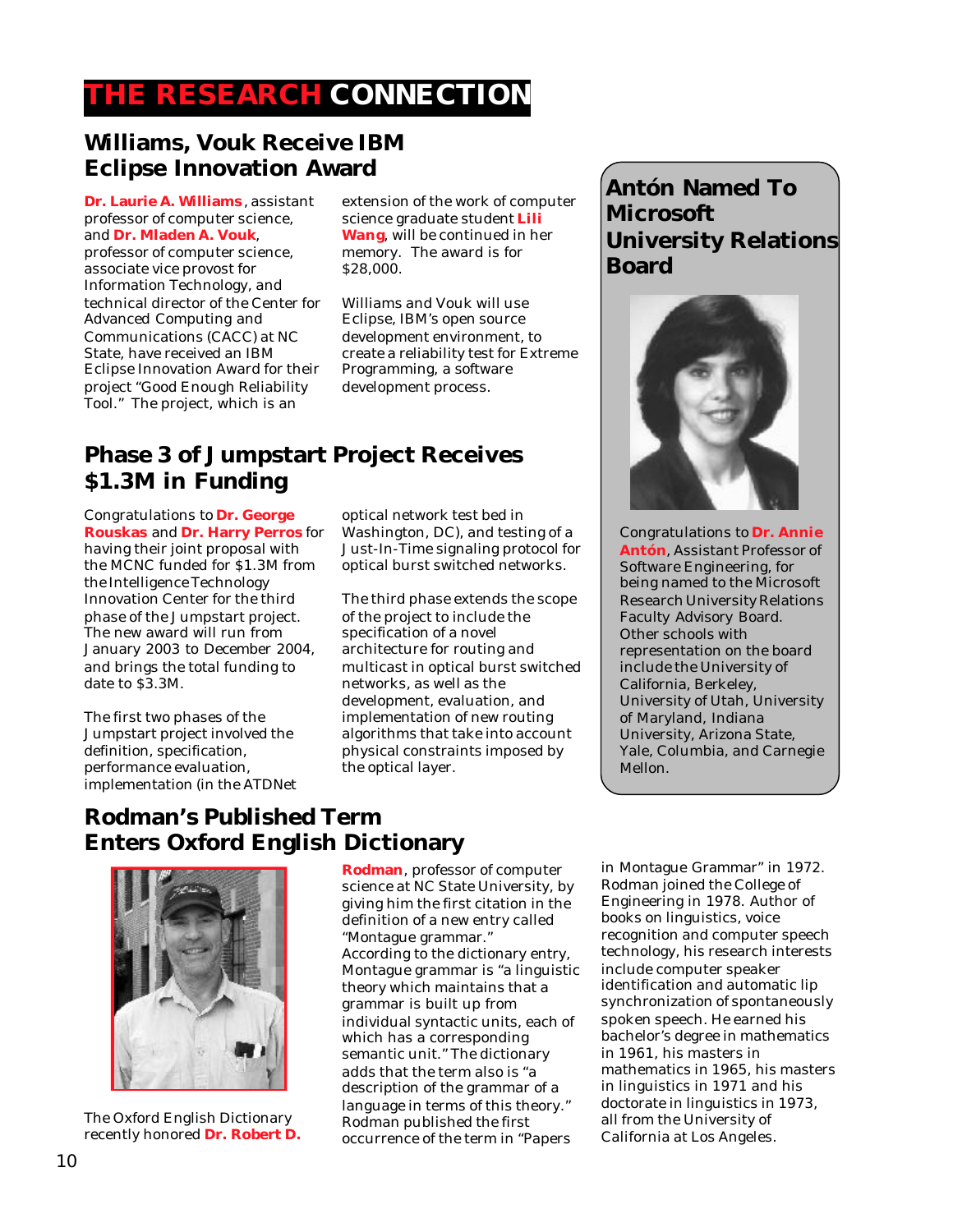# **THE INDUSTRY CONNECTION**

#### **Apple's Steve Wozniak Visits NC State**

**Steve Wozniak**, co-founder of Apple Computer, the inventor of the Apple I and Apple II computers, and a pioneer of the personal computer industry, spoke to NC State students, faculty and staff when he visited campus at the end of April. PackMUG, the North Carolina State University Macintosh Users Group, hosted the event where NC State Chancellor **Dr. Marye Anne Fox** delivered welcoming remarks.

Wozniak preceded the event with a campus tour and emerging technology roundtable discussions which included students from the Center for Robotics and Intelligence Machines,

Engineering Entrepreneurs, Embedded Systems, Accelerated Undergraduate Research in Computer Science, and Centaur Labs. Apple Computers sponsored the event admission for over 600 students, faculty, and staff representing eight universities in North Carolina.

**Julie Starr** (M.S. 2000) hosted an after-party at her home for Steve Wozniak and several Computer Science faculty, staff and students.



*(pictured from left to right) Mladen Vouk, John Streck, Steve Wozniak, Radhika Bhandarkar, Chintan Desai, Lee Graham, and Andy Barnes (kneeling) during a tour of the Centaur Lab on NC State's Centennial Campus.*

#### **Senior Design Benefits Both Students & Industry**

The faculty and staff of the Senior Design Center help prepare students for professional life by creating an on-campus environment in which students can develop the writing, speaking, interpersonal and project management skills necessary for a successful future.

Each semester, teams of students in Senior Design (CSC 492) apply their technical skills to real-world projects sponsored by local organizations. These software development projects benefit both students and industry.

The **John Deere Corporation**, a longtime supporter of Senior Design, sponsored two projects this Spring semester. One of these projects allowed students to develop John Deere's Web Auction, which permits employees to bid on surplus equipment or company sponsored giveaways. Proceeds from these auctions are

donated to various charities.

Four Computer Science seniors, **Susan Irlbeck**, **Leigh Barr**, **Joe Bergmark** and **Chris Spohr**, worked together to create a new version of the web auction in Java. This new application will give John Deere the ability to modify and further improve upon their application. Team member Susan Irlbeck said, "Our sponsors gave us great support, provided us with example code, and made their expectations clear from the beginning. As a result, our team really came together and we were able to deliver a great product to John Deere."

For more information about sponsoring a Senior Design Center project, please contact **Dr. Robert Fornaro,** Director of the Senior Design Center, at (919) 515-7848 or **Ken Tate**, Director of the ePartners Program, at (919) 513- 4292.

#### **Strategic Advisory Board Update**

For many years, the department has received valuable direction and guidance from executives comprising our Industrial Advisory Council. In a bold effort to recognize the strategic nature of their work and to provide the flexibility for new membership options, the group recently approved the change of its name to the **Strategic Advisory Board**.

When the group met in Raleigh in October 2002, members expressed a strong desire to work with the department throughout the year. Subsequently, committees have been created to work on membership, corporate & alumni development, and departmental branding & positioning recommendations. **Keith Collins** (B.S. 1982), Chief Technology Officer for SAS Institute, has been appointed the chairperson for the board. Their next group meeting is planned for October 16, 2003 in Raleigh.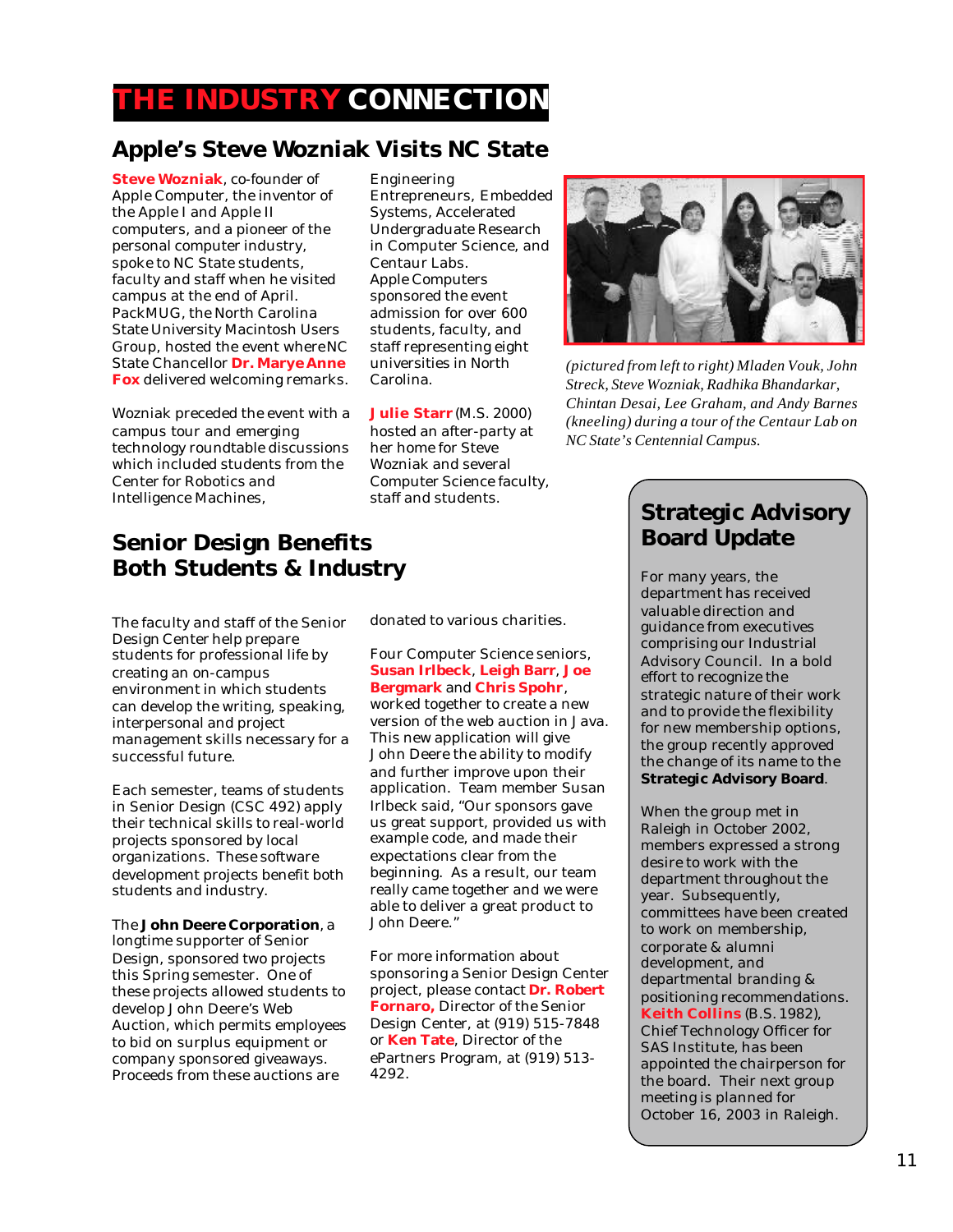# **EPARTNERS CONNECTION**

# $e$  partners

Our ePartners Program continues to experience strong growth. We welcome **Foundry Networks** as a new Super ePartner and **Epic Games** and **Shark Technology** as new ePartners. We are also pleased to announce that longtime supporter, **SAS Institute**, recently upgraded its membership to the Super ePartner level.

The unrestricted funding provided by our ePartners allows our department to continue to grow in emerging areas of computer science technology while providing the highest quality

#### **What Is "ePartners?"**

Launched in the fall of 2000, the ePartners Program provides a formal and structured framework for fostering collaboration between the business community and NC State's Department of Computer Science. The program provides its growing list of corporate partners an extensive portfolio of benefits including:

• Exclusive recruiting events and online tools

• Access to news from NC State, the College of Engineering, and the Department of Computer Science

• Recognition & exposure through targeted communications to students, faculty, alumni, and leaders in the business community

education for our students. This has especially been true during the state's prolonged budget crisis. The availability of unrestricted funds provided from our ePartners has played an instrumental role in the recruitment and relocation of several key faculty additions and the launch of several strategic programs such as our Women in Computer Science (WICS) initiative.

To all of our corporate partners, thank you so much for your continued support.

- Invitations to special events, seminars, lectures & forums
- Opportunity to interact with and engage our dynamic faculty on industry/technology trends and leading-edge research
- Priority naming rights for new
- Computer Science Facilities
- Sponsorship of high-profile
- departmental activities & events • Sponsorship of Senior Design
- Center projects
- Charitable tax benefits

For more information about NC State's ePartners Program, visit the program web site at www.epartners.ncsu.edu or call **Ken Tate**, Director of the ePartners Program, at (919) 513- 4292.

#### **Additional articles and information are available on the ePartners web site at:**

**http://epartners.ncsu.edu**

#### **SUPER ePARTNERS**

Cisco Systems

EMC

Foundry Networks

Intel

John Deere

Network Appliance

Progress Energy

SAS

#### **ePARTNERS**

Computer Service Partners

**Connectix** 

Duke Energy

Epic Games

**HiddenMind** 

Integrated Industrial Information

Lulu Press

Red Hat

Shark Technology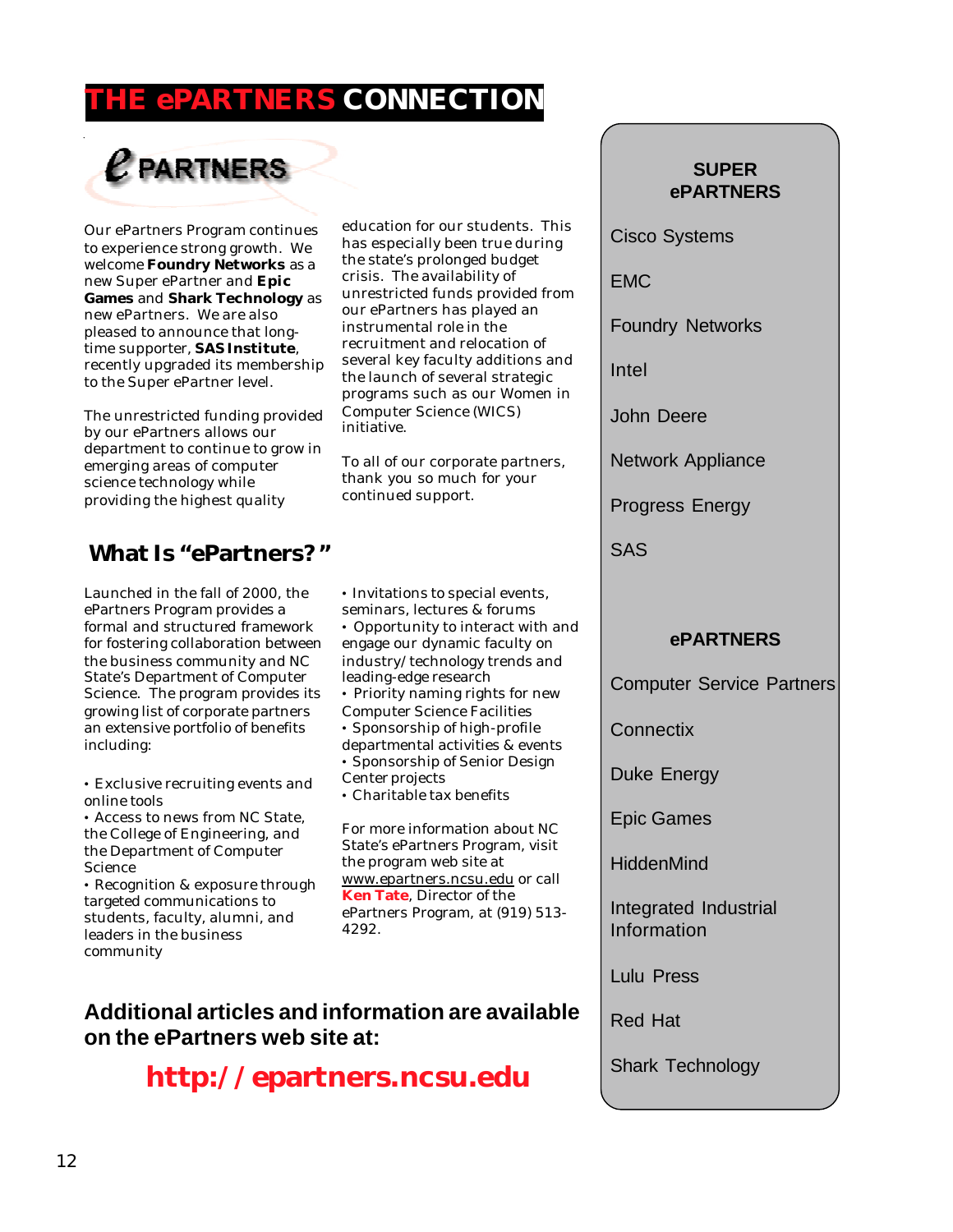## **THE ePARTNERS CONNECTION**

#### **Recent Corporate Contributions**

Also providing significant tangible support to the department are our "Corporate Friends," or any business entity providing the department targeted support of any kind (scholarships, gifts-inkind such as equipment or software, sponsorship of a Senior Design Center project, faculty endowment support, research grants, etc.) with a value of \$1,000 or more. Corporations providing targeted gifts recently include:

**Apple Computer** provided financial and equipment support in sponsorship of both the Women in Computer Science (WICS) program and the Triangle High School Programming Competition (THSPC) valued at \$1,000.

Super ePartner, **Cisco Systems** has donated two intrusion detection appliances valued at over \$17,500 to Dr. Peng Ning to support his security research.

**ABB Inc**. provided an unrestricted gift of \$12,500 toward a total pledge of \$25,000 to support the research of Drs. Laurie Williams and Annie Antón.

Super ePartner, **Intel Corporation**, provided financial sponsorship of the Women in Computer Science initiative, three PC systems to support classroom technology needs valued at approximately \$6,750, and \$1,800 to sponsor WICS' efforts to support the College of Engineering's Summer Outreach Program.

#### **Microsoft** and **Cisco Systems**

each provided \$2,000 sponsorships for the Symposium on Requirements Engineering for Information Security (SREIS 2002) co-hosted by our department here in Raleigh.

**Dell USA** provided a \$5,000 unrestricted gift to support the CS Enhancement Fund.

**Lucent Technologies** provided unrestricted funding and a sponsorship of the WICS program valued at \$2,500.

**GlaxoSmithKline** provided \$44,044 in graduate assistance funding.

**Southpoint Partners** donated two Bluetooth Network Nodes valued at \$1,300. The equipment is targeted for integration in Senior Design Center applications.

**Borland Software** donated approximately 350 Java related textbooks co-written by TogetherSoft founder Peter Coad, valued at over \$20,000. Most of the books were distributed to unemployed high-tech workers at the recent TechEngage Conference.

**MATRIX Resources** donated \$500 for scholarship funding.

**OnWired** donated web

development and graphics support to the ePartners Program valued at over \$1,000.

**Mitsubishi Electric Research Laboratories (MERL)** donated DiamondTouch (a simultaneous multi-user touch input device) hardware and software to the department valued at approximately \$5,000.

**Microsoft** recently donated equipment (several new Tablet PCs & PDAs) and financial support valued at over \$43,000.

**Bally Refrigerated Boxes** became a new Senior Design Center project sponsor. In total, 19 project teams were sponsored this spring by many of our ePartners and repeat sponsors including **Network Appliance**, **EMC**, **John Deere**, **Intel**, **I-Cubed**, **Fujitsu**, **Duke Energy**, and **Red Hat**. Each project sponsorship is valued at \$5,000.



*Dr. Annie Antón delivers an overview on "Privacy Policies" to the staff at I-Cubed during a recent lunch-time learning session. Such interactive presentations have proven to be valuable sources of information exchange between ePartners and faculty."*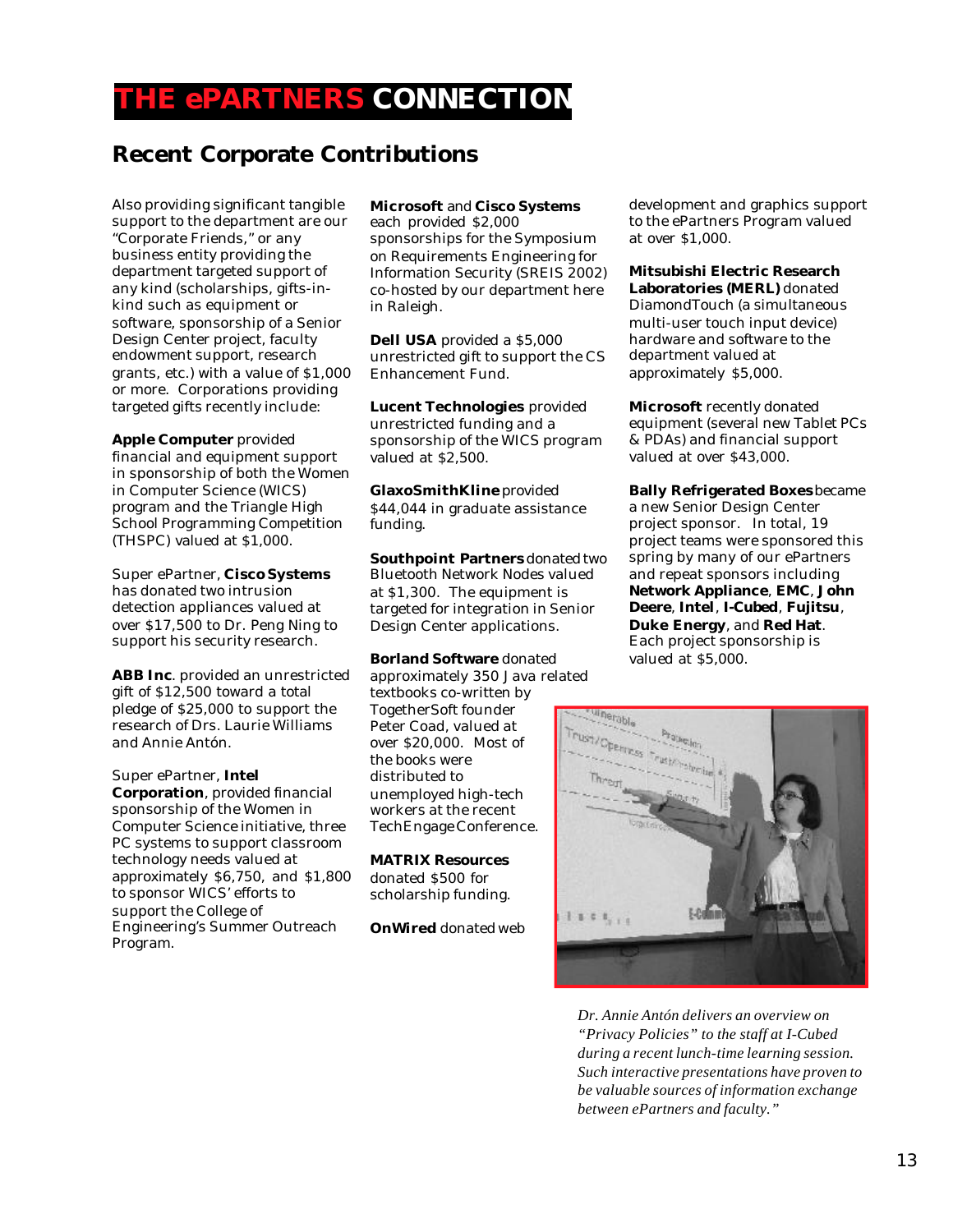# **THE ALUMNI CONNECTION**

#### **Alumni Acheiver: David Porter, B.S. 1974**



Recent military engagements by the US in Iraq and Afghanistan have demonstrated first-hand the time and logistics required to move the massive quantities of troops and equipment around the globe, just to be in a position to strike a "target of opportunity". With today's advances in technology, is this really necessary? Is it possible that such targets could be struck with weapons launched here in the mainland US? Could this be done with precision on a relatively small moving target half-way around the world?

These are the questions **David Porter** and his team strive to answer everyday. Porter, who graduated from NC State University with a BS in Computer Science in 1974, is the Manager of the Missiles & Space Battle Laboratory at Lockheed Martin Space Systems Company in Sunnyvale, CA. The work he does there is of vital importance to our nation's defense.

Located in a secure area, deep in one of Lockheed Martin's Silicon Valley facilities, the Missiles & Space Battle Laboratory can best be described as a high tech, simulation based acquisition laboratory, designed to provide US Defense Department and key government decision makers a realistic view of weapons and defensive systems. This virtual battlefield employs simulations using the DIS (distributed interactive simulation) and HLA

(high level architecture) standards. As an example of the types of simulations Porter's team delivers, one of their most recent projects uses high-end, game-like virtual reality animation to demonstrate the feasibility of delivering precision guided attacks anywhere in the world in a matter of minutes. Is it possible? Yes, but Porter's simulation indicates many challenges would need to be addressed. For instance: How would you communicate with this swiftly moving attack to ensure that the desired target is struck if the target is also moving? How would you coordinate with other countries where the attack would pass through or pass over in this very short time span? How can the transient effects or debris that current technologies leave behind be safely managed in this time span? These are all things the decision makers must consider before they build such a system.

The simulations take concepts and blend them with actual systems throughout the design process. This constantly helps decision makers determine if this component achieves the result they desire within the full system of systems. Only after a system has been proven successful in this simulation environment does it

stand a chance of being fully funded and developed. It is a process that takes years, but it puts Porter on the front end of tomorrow's defense technology.

*A flight simulation taking place at Lockheed Martin's Missiles & Space Battle Laboratory in Sunnyvale, CA*

During his senior year, NC State won their first National Championship in basketball, but Porter says he paid no attention to sports at all. Porter recalls, "I vaguely remember that we were champions at basketball, only because I won a date with a young lady by betting on State to win a game in overtime. I do, however, have fond memories of being 1/2 hour late for my German final exam because I was having too much fun "testing" the space battle simulation for Dr. Skinner's class!" He remembers the focus on projects in our curriculum and says that is a real advantage over other more theoretical based schools. He claims he wasn't the best student and even negotiated a special project to gain his degree. Ironically, he has risen to one of the most important roles imaginable in terms of helping defend our country's freedom in the future.

David lives in Mountain View, CA, with his wife, Sue Lindner, and son, Cameron. His daughter, "K-", lives nearby. David and Sue enjoy playing, singing, and dancing to both Celtic and Balkan music. They also enjoy genealogy and outdoor activities.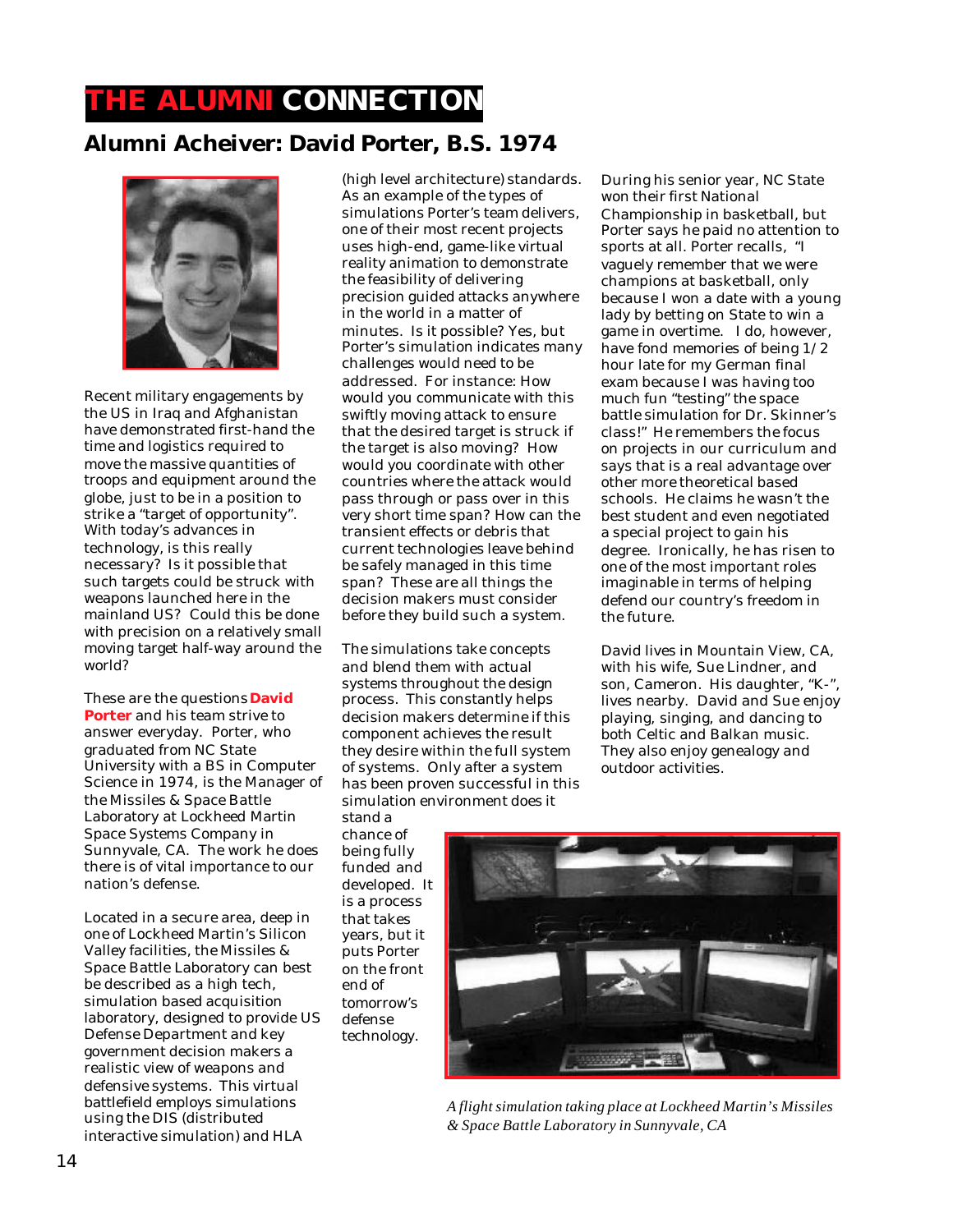## **THE ALUMNI CONNECTION**

#### **Marshall Brain Returns To Computer Science**

The department would like to welcome **Marshall Brain** (M.S., 1989) back to the department as a part-time visiting lecturer and assistant to the Department Head. Marshall's primary responsibility will be to lead the Scheduling Committee which will replace David Thuente in optimizing the course scheduling for the department. In addition to

scheduling, Marshall will also assist in enhancing the undergraduate program. Marshall is the founder of the How Stuff Works web site. He also has served as a teacher in the department and is a member of the North Carolina State University's Academy of Outstanding Teachers.

#### **C. J. Saretto featured in Newsweek article**

The February 24 edition of Newsweek featured a new Microsoft product created by a team of young developers including our own **C. J. Saretto** (B.S. 2000, M.S. 2001).

C. J. was recruited by Microsoft to serve on a software team comprised of recent graduates from Harvard, Princeton, and other schools. This team of young developers put their creativity to the test and eventually spawned Threedegrees, an application that allows users to communicate with

one another in a virtual environment where they can chat, share music legally, and play games. The product targets the young tech saavy generation, the "NetGen" crowd, and appeals to their unique interests as lifelong internet users.

Threedegrees was first launched on Microsoft's internal website, much to the delight of many Redmond, WA employees. Threedegrees is currently available for free at threedegrees.com.

#### **Suzanne Gordon Honored as One of 2003's Top 100 IT Leaders**

**Suzanne Gordon** (B.S. 1975) vice president of information technology at SAS Institute, was recently recognized by Computerworld, IDG's weekly newspaper for IT leaders, as one of the business world's Premier 100 IT Leaders. The award honors individuals who have creatively applied technology to execute their organizations' business strategies.

In addition to her B.S. in Computer Science, Suzanne also holds a B.S. in Mathematics (1975) and an M.S. in Statistics (1980) from NC State. She has been extremely involved with the university over the years serving

on the Alumni Association Board of Directors, College of Management Board of Directors, and Caldwell Scholarship Committee. In 1999, she was honored as the Distinguished Alumna of the College of Physical and Mathematical Science, and she is currently a member of the NC State Board of Trustees. Gordon has also been actively involved in the Department of Computer Science, where she has been a guest speaker at departmental functions and a strong supporter of women in technology initiatives. Congratulations Suzanne!

#### **Will Bequests: An Easy Planned Gift**

Have you ever considered a will bequest to benefit the Department of Computer Science? A will bequest is perhaps the easiest and most cost-efficient way to provide significant future financial support for the department and the students it serves.

A will bequest allows you to maintain control of the assets during your lifetime. You can fully designate how you would like the funds to be used scholarships, fellowships, support for faculty or research. Perhaps you would like to fund a permanent "named" endowment for the department. Since the principal of such a gift is never spent, an endowment is a gift that will keep on giving forever. What a legacy to provide for future generations of students!

If you are considering a will bequest to the Department of Computer Science or if you have already planned for a future gift to the department in your estate plan, please let us know. We can help you target the gift to your interests and provide you the suggested bequest verbiage.

Making a deferred gift such as a will bequest also qualifies you for membership in the R. Stanhope Pullen Society.

For further information call **Ken Tate**, Director ePartners Program at (919) 513-4292 or **Joan DeBruin**, NC State's Director of Gift Planning at (919) 515-2846.